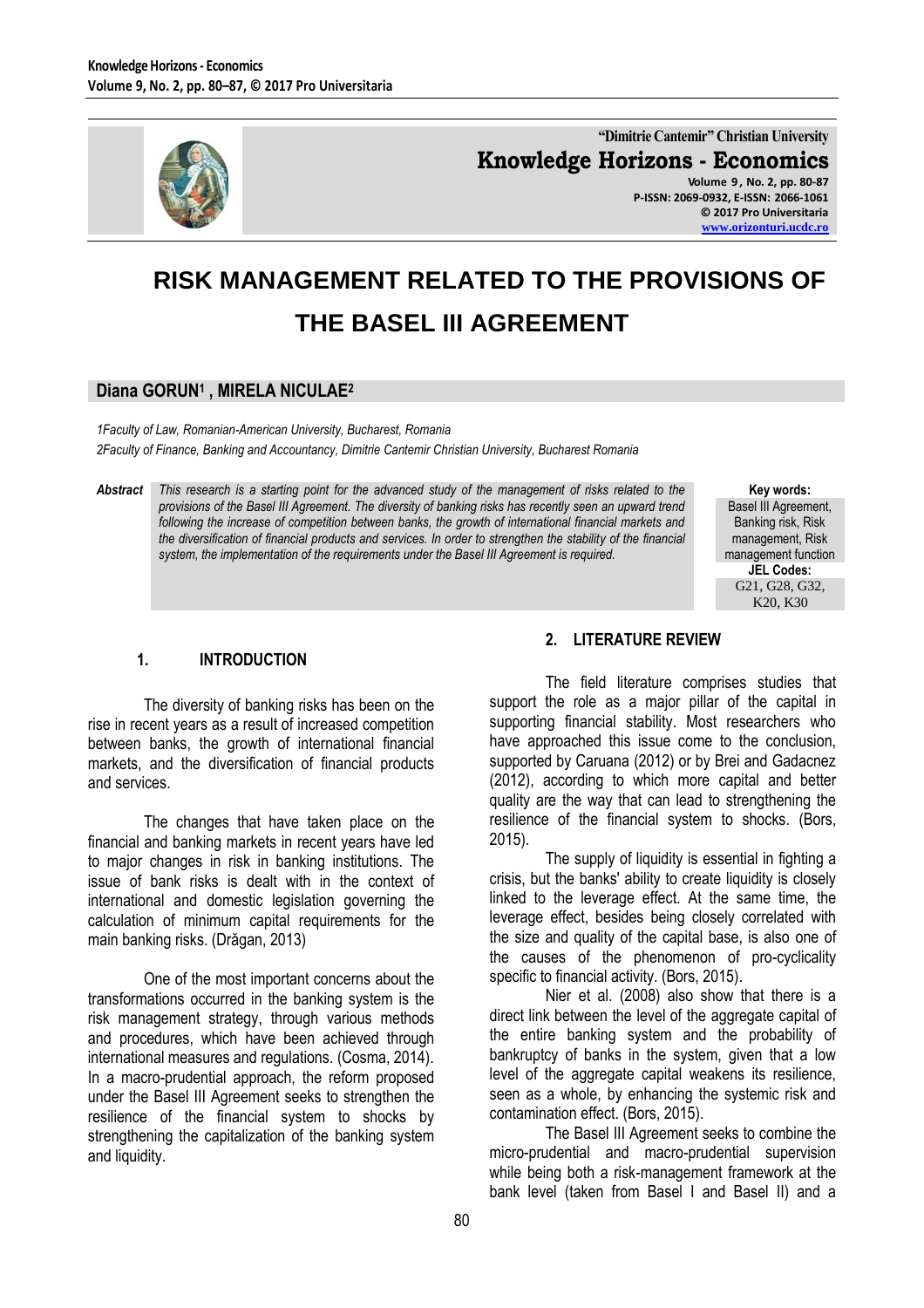systemic risk management framework at the banking system level (Darovannaia, Gorobet, 2012).

The term of risk management does not have a universally accepted definition. In general, the term of risk management used in financial institutions is the set of policies and procedures that financial institutions have implemented to manage, monitor, and control their exposure to risk. (Dedu, Nechif, 2010).

One of the more relevant definitions for risk management is that given in 2009 by D. Hubbard - Risk management consists of identifying, assessing and prioritizing risks - followed by coordinated and economic application of resources to minimize, monitor and control the probability and/or the impact of unfortunate events or to maximize opportunities. (Andrew, 2017).

Because treating each bank individually and not as part of a system has led to erroneous predictions of risk developments, more and more authors have expressed concern over systemic risk in recent years. Thus, Kaufman (1995), Flannery (1999), De Bandt and Hartmann (2000) are just a few of the authors who have studied systemic risk as an event that has effects on the entire banking system. (Dragan, 2013).

# **3. METHODOLOGY OF RESEARCH**

The CRD/CRR IV legislative package is the legal framework governing prudential supervision, the supervisory framework and the prudential requirements applicable to credit institutions and investment firms in the Member States of the European Union.

The CRD/CRR IV package (consisting of European Directive No. 2013/36/EU which requires implementation in the Member States' legislation and EU Regulation 575/2013, which is directly applicable in the legislation of the EU Member States) represents the implementation at the level of the European Community of the Basel III Agreement of the Basel Committee on Banking Supervision, an agreement that sets new capital requirements for financial institutions in response to the situations encountered during the crisis in recent years.

The process of adopting the CRD/CRR IV package was completed in 2013 and published on 27 June 2013 in the Official Journal of the European Union:

- Directive 2013/36/EU of the European Parliament and of the Council of 26 June 2013 on the access to the activity of credit institutions and the prudential supervision of credit institutions and investment firms, amending Directive 2002/87/EC and abolishing Directives 2002/87/EC and 2006/49/EC.
- Regulation no. 575/2013 of the European

Parliament and of the Council of 26 June 2013 on prudential requirements for credit institutions and investment firms and amending (EU) Regulation No. 648/2012.

According to ASF Romania, the new rules address some of the vulnerabilities identified for credit institutions/ investment firms during the financial crisis,<br>such as insufficient capital, which required such as insufficient capital, which unprecedented support from domestic authorities. More prudential requirements for credit institutions/investment firms are implemented by imposing sufficient reserves of capital and liquidity.

According to Directive 2013/EU of the European Parliament and of the Council of 26 June 2015 on the access to the activity of the credit institutions and the prudential supervision of the credit institutions and investment firms, amending Directive 2002/87/EC and abolishing Directives 2006/48/EC and 2006/49/EC, taking into account the technical criteria set out in Article 98, the competent authorities shall review the arrangements, strategies, processes and mechanisms implemented by the institutions to comply with this Directive and Regulation (EU) No 575/2013 and evaluate:

(a) risks to which the institutions are or might be exposed;

(b) risks that an institution poses to the financial system taking into account the identification and measurement of systemic risk under Article 23 of Regulation (EU) No 1093/2010, or recommendations of the ESRB, where appropriate;

(c) risks revealed by stress testing taking into account the nature, scale and complexity of an institution's activities.

According to Directive 201336/EU of the European Parliament and of the Council of 26 June 2013 on the access to the activity of the credit institutions and the prudential supervision of the credit institutions and investment firms, amending Directive 2002/87/EC and abolishing Directives 2006/48/EC and 2006/49/EC, in addition to credit, market and operational risks, the review and evaluation performed by competent authorities pursuant to Article 97 shall include at least:

(a) the results of the stress test carried out in accordance with Article 177 of Regulation (EU) No 575/2013 by institutions applying an internal ratings based approach;

(b) the exposure to and management of concentration risk by institutions, including their compliance with the requirements set out in Part Four of Regulation (EU) No 575/2013 and Article 81 of this Directive;

(c) the robustness, suitability and manner of application of the policies and procedures implemented by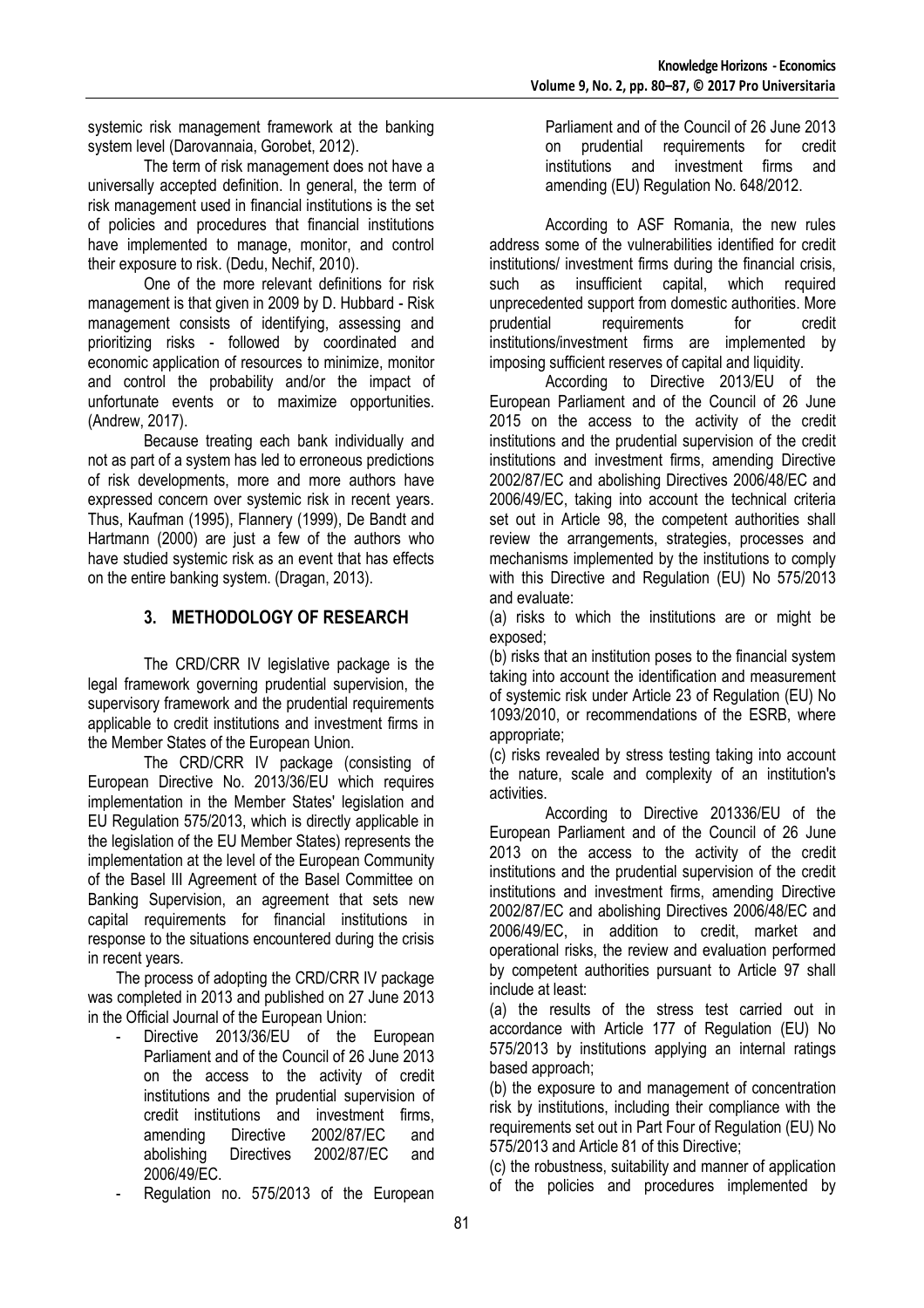institutions for the management of the residual risk associated with the use of recognised credit risk mitigation techniques:

(d) the extent to which the own funds held by an institution in respect of assets which it has securitised are adequate having regard to the economic substance of the transaction, including the degree of risk transfer achieved;

(e) the exposure to, measurement and management of liquidity risk by institutions, including the development of alternative scenario analyses, the management of risk mitigants (in particular the level, composition and quality of liquidity buffers) and effective contingency plans;

(f) the impact of diversification effects and how such effects are factored into the risk measurement system; (g) the results of stress tests carried out by institutions using an internal model to calculate market risk own funds requirements under Part Three, Title IV, Chapter 5 of Regulation (EU) No 575/2013;

(h) the geographical location of institutions' exposures; (i) the business model of the institution;

(j) the assessment of systemic risk, in accordance with the criteria set out in Article 97.

In order to strengthen the stability of the financial system, it is necessary to implement the requirements under the BASEL III Agreement.

|                                       | 2014 | 2015 | 2016           | 2017                 | 2018           | 2019         |
|---------------------------------------|------|------|----------------|----------------------|----------------|--------------|
| Minimum requirement of own capital at | 4,0% | 4,5% | 4,500%         | 4,500%               | 4,500%         | 4,5%         |
| base level I                          |      |      |                |                      |                |              |
| Capital preservation                  |      |      | 0,625%         | 1,250%               | 1,875%         | 2,5%         |
| buffer (own funds of base level 1)    |      |      |                |                      |                |              |
| Minimum requirement of own capital at | 4,0% | 4,5% | 5,125%         | 5,750%               | 6,375%         | 7%           |
| base level 1 + Capital preservation   |      |      |                |                      |                |              |
| buffer                                |      |      |                |                      |                |              |
| Capital anti-cyclical buffer          |      |      | $\leq 0.625\%$ | $\leq 1,250\%$       | $\leq 1,875\%$ | $\leq 2.5\%$ |
| Minimum requirement of own capital at | 5,5% | 6,0% | 6,000%         | 6,000%               | 6,000%         | 6,0%         |
| base level 1                          |      |      |                |                      |                |              |
| Minimum capital requirement           | 8,0% | 8,0% | 8,000%         | 8,000%               | 8,000%         | 8,0%         |
|                                       |      |      |                |                      |                |              |
| Minimum capital requirement           | 8,0% | 8,0% | 8,625%         | 9,125%               | 9,875%         | 10,5%        |
| + Capital preservation                |      |      |                |                      |                |              |
| buffer                                |      |      |                |                      |                |              |
| Systemic risk buffer (optional)       |      |      |                | 1% - 3% (5% or more) |                |              |

## *Table 1.* **Transition to BASEL III/CRD IV**

Source: Ștefan Cristian (2013), New regulation framework of the banking system at EU level, National Bank of Romania

#### **4. DATA ANALYSIS AND RESULTS**

The Cooperative Central Bank CREDITCOOP is the credit institution established based on the association of cooperative banks from Romania in order to manage their joint interests, to pursue in a centralized manner the observance of legal provisions and applicable framework regulations by means of supervision and administrative, technical and financial control on their organization and operation.

The risk management function is actively involved in the preparation of the strategies of the Cooperative Central Bank CREDITCOOP as regards the management of significant risks and in all the decisions on their management, offering a comprehensive image of the entire range of risks to which the credit institution is exposed.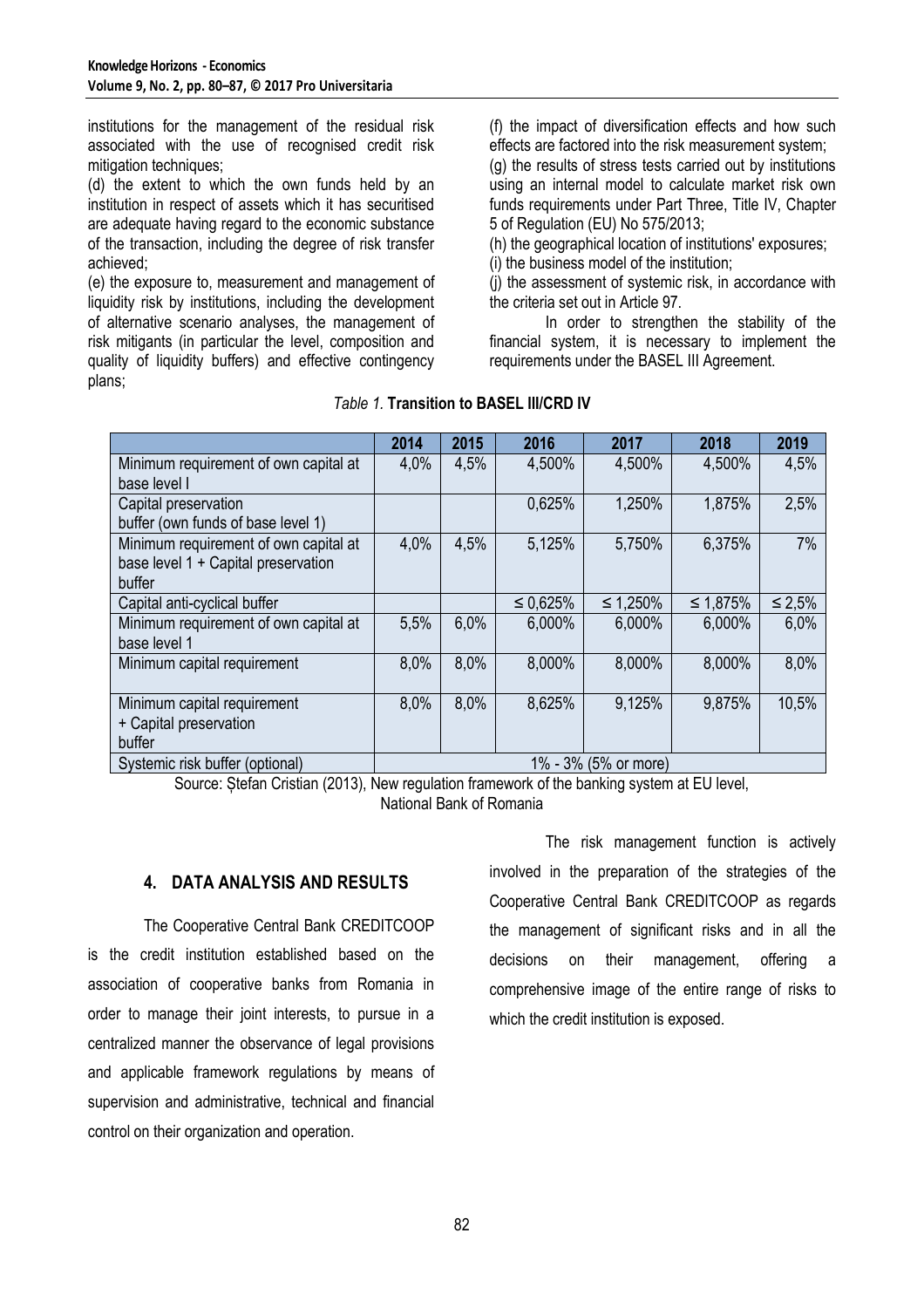

*Figure 1.* **Risk management function at the level of the Cooperative Central Bank CREDITCOOP**

Source: compilation of authors

According to the Report on Transparency and Information Disclosure Requirements, 2016 and in accordance with Regulation no. 5/20.12.2013 on prudential requirements for credit institutions and Regulation no. 575/2013 of the European Parliament and of the Council of 26 June 2013 on prudential requirements for credit institutions and investment firms and amending (EU)Regulation no. 648/2012, risk management at the level of the Cooperative Central Bank CREDITCOOP involves the prevention, monitoring and limitation of exposures of credit cooperative organizations to risks, as well as the determination of the level of undertaking certain risks so that, at the time of their occurrence, the cooperative credit organizations have the ability to overcome the adverse financial impact that they can entail.

|  |  |  | Table 2. Risk management at the level of the Cooperative Central Bank CREDITCOOP |  |  |
|--|--|--|----------------------------------------------------------------------------------|--|--|
|--|--|--|----------------------------------------------------------------------------------|--|--|

| <b>TYPES OF BANKING</b><br><b>RISKS</b> | <b>SCOPE OF COVERAGE</b>                                                                                                                                                                                                                             |
|-----------------------------------------|------------------------------------------------------------------------------------------------------------------------------------------------------------------------------------------------------------------------------------------------------|
| <b>Credit risk</b>                      | The credit risk strategy for 2016 comprises the credit categories that<br>$\checkmark$<br>cooperative credit organizations promote, classified per categories of clients                                                                             |
|                                         | Observance of the limits stipulated under the Norms concerning the loans<br>$\checkmark$<br>granted by CCO, as follows:                                                                                                                              |
|                                         | The balance of the loans granted to natural and legal persons -<br>cooperative members shall not exceed 15% of the cooperative banks'<br>assets                                                                                                      |
|                                         | The balance of the loans granted to legal persons – other than the affiliated<br>cooperative banks, by the branches of the Cooperative Central Bank<br>CREDITCOOP shall not exceed 20% of the Cooperative Central Bank<br><b>CREDITCOOP's assets</b> |
|                                         | The 15% of the cooperative banks' assets can be amended under decisions of                                                                                                                                                                           |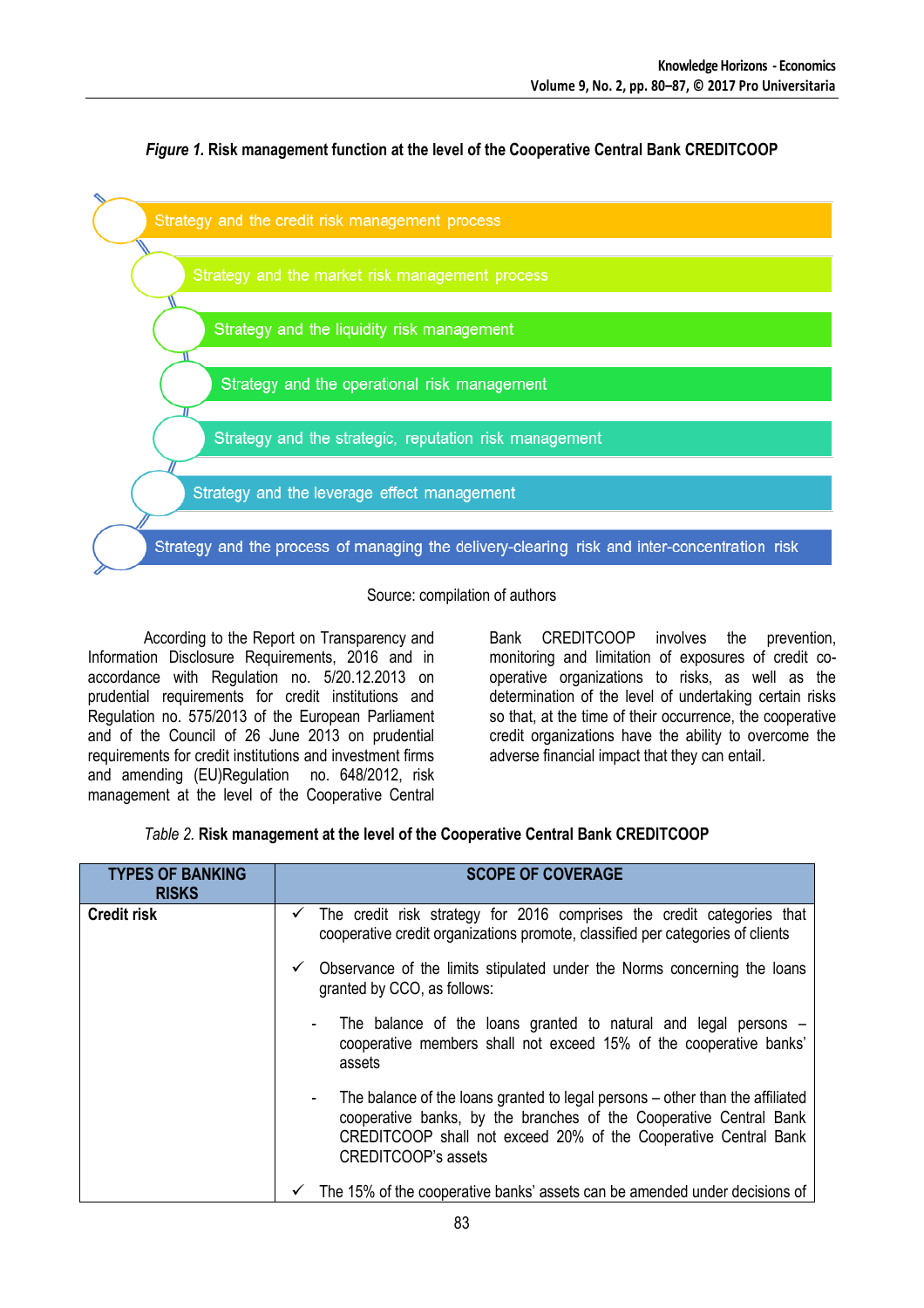|                       | the Board of Administration of the Cooperative Central Bank CREDITCOOP<br>without exceeding the limits of 25% of the cooperative banks' assets stipulated<br>under art 340 of EGO 99/2006 on credit institutions and capital adequacy,<br>passed under Law no. 227/2007, as further amended and supplemented. |
|-----------------------|---------------------------------------------------------------------------------------------------------------------------------------------------------------------------------------------------------------------------------------------------------------------------------------------------------------|
|                       | Credit risk sub-categories:                                                                                                                                                                                                                                                                                   |
|                       | Counter-party risk                                                                                                                                                                                                                                                                                            |
|                       | Concentration risk                                                                                                                                                                                                                                                                                            |
|                       | Residual risk arising from the diminishing techniques of the credit risk                                                                                                                                                                                                                                      |
| <b>Market risk</b>    | Interest rate risk management:<br>v,                                                                                                                                                                                                                                                                          |
|                       | Growth and diversification of funding sources on short and medium term                                                                                                                                                                                                                                        |
|                       | Active and passive interests on the banking products offered to clients,<br>which would be attractive and interesting                                                                                                                                                                                         |
|                       | Main occurrence forms of the interest rate risk:                                                                                                                                                                                                                                                              |
|                       | 1.<br>Interest margin risk                                                                                                                                                                                                                                                                                    |
|                       | Gross interest margin                                                                                                                                                                                                                                                                                         |
|                       | Adjusted gross interest margin                                                                                                                                                                                                                                                                                |
|                       | Net banking interest margin                                                                                                                                                                                                                                                                                   |
|                       | Interest income                                                                                                                                                                                                                                                                                               |
|                       | 2.<br>Interest rate change risk                                                                                                                                                                                                                                                                               |
| <b>Liquidity risk</b> | Monitoring of a series of assessment indicators:<br>✓                                                                                                                                                                                                                                                         |
|                       | Liquidity indicator                                                                                                                                                                                                                                                                                           |
|                       | Immediate liquidity                                                                                                                                                                                                                                                                                           |
|                       | Loans granted to clients in deposits attracted from client                                                                                                                                                                                                                                                    |
|                       | Availabilities and demand deposits in sources attracted from clients<br>(specific indicator that assesses liability volatility)                                                                                                                                                                               |
|                       | Weight of liquid assets in the total assets                                                                                                                                                                                                                                                                   |
|                       | Weight of liquid assets in the debts concerning clients                                                                                                                                                                                                                                                       |
|                       | Level of expenses with paid interest at the loan facilities granted by the<br>Cooperative Central Bank CREDITCOOP or by the National Bank of<br>Romania, as the case may be.                                                                                                                                  |
|                       | The availability of significant liquidity and obtaining a significant amount of<br>✓<br>cash is done by using both internal and external sources.                                                                                                                                                             |
|                       | Risk sub-categories:<br>✓<br>Refunding risk<br>Market liquidity risk                                                                                                                                                                                                                                          |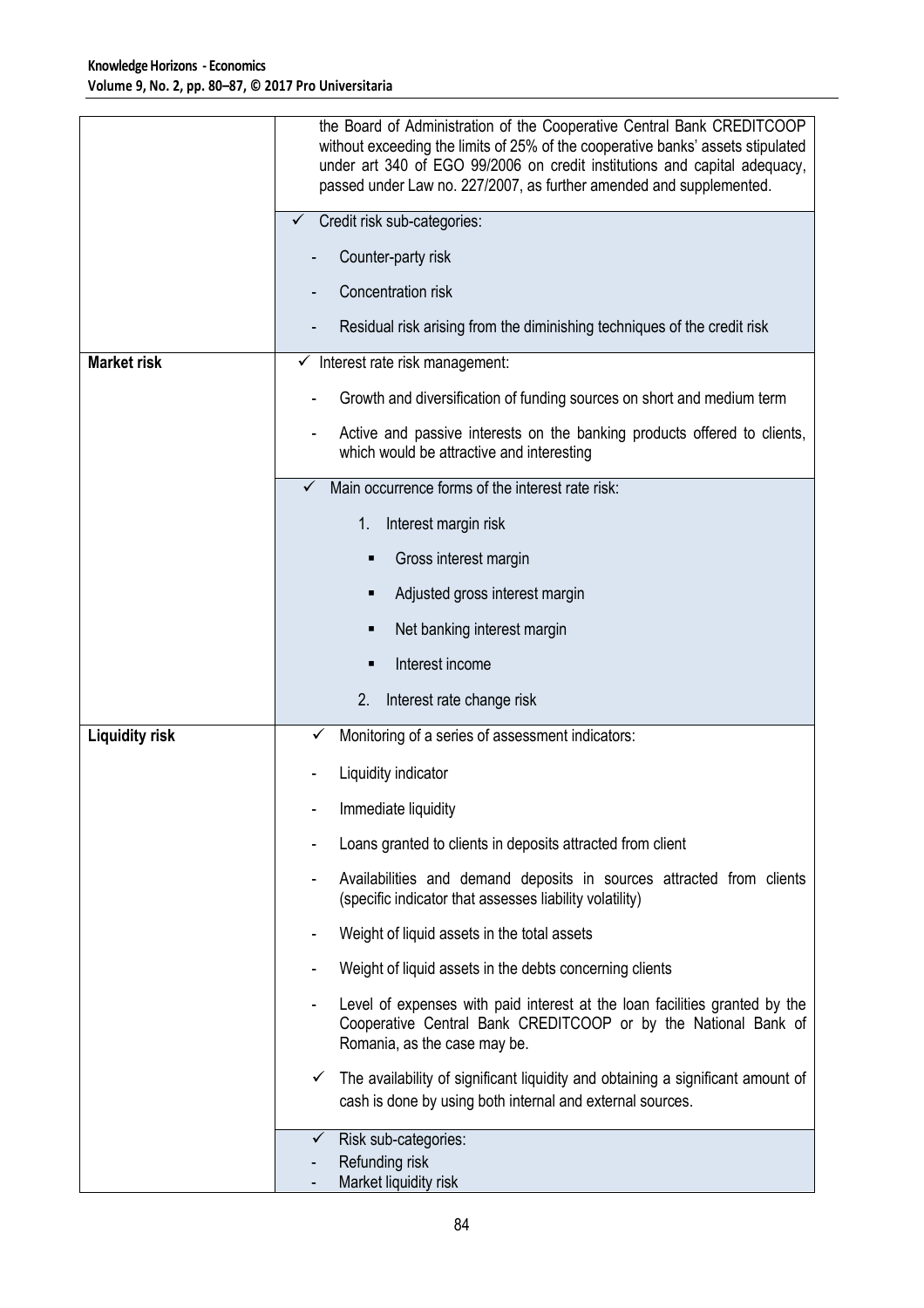| <b>Operational risk</b>  | The operational risk management comprises:                                                                                                                               |  |  |
|--------------------------|--------------------------------------------------------------------------------------------------------------------------------------------------------------------------|--|--|
|                          | <b>Risk awareness</b>                                                                                                                                                    |  |  |
|                          |                                                                                                                                                                          |  |  |
|                          | Risk identification and assessment<br>٠                                                                                                                                  |  |  |
|                          | Event monitoring<br>٠                                                                                                                                                    |  |  |
|                          | Regulation risk assessment                                                                                                                                               |  |  |
|                          | Stress test/analysis of crisis scenarios<br>٠                                                                                                                            |  |  |
|                          | Risk sub-categories:<br>✓                                                                                                                                                |  |  |
|                          | Internal risks arising from people, processes and systems                                                                                                                |  |  |
|                          | <b>External risks</b>                                                                                                                                                    |  |  |
|                          | Legal risks                                                                                                                                                              |  |  |
| <b>OTHER RISKS</b>       |                                                                                                                                                                          |  |  |
| <b>Reputation risk</b>   | The reputation risk is monitored by:                                                                                                                                     |  |  |
|                          | Using an internal risk of warning indicators<br>$\bullet$                                                                                                                |  |  |
|                          | Monitoring the risk level related to this category                                                                                                                       |  |  |
| <b>Strategic risk</b>    | Relating to the level indicated in strategies are:                                                                                                                       |  |  |
|                          | Level of affective the portfolio by the risk factors                                                                                                                     |  |  |
|                          | Level of risk concentration related both to the portfolio and own funds                                                                                                  |  |  |
|                          | Recorded profitability                                                                                                                                                   |  |  |
|                          | Evolution of the main efficiency and risk indicators                                                                                                                     |  |  |
|                          | Observance of undertaken risk level                                                                                                                                      |  |  |
| <b>Clearing risk</b>     | BCCC has access to the 3 electronic payment systems (ReGIS, SENT and SaFIR),<br>also facilitating the clearing for the cooperative banks from the CREDITCOOP<br>network. |  |  |
|                          | The clearing/delivery risk is reported by the Treasury, Operations, Clearing<br>Department to the Risk Management Department.                                            |  |  |
| Inter-concentration risk | It is generated by the interactions between the exposures to different types of risk,                                                                                    |  |  |
|                          | per different categories of risk, which are entailed by a risk factor or more risk                                                                                       |  |  |
|                          | factors in such interaction.                                                                                                                                             |  |  |

Source: compilation of authors based on the *Report on the transparency and information publication requirements,*  Cooperative Central Bank CREDITCOOP, 2016

## **5. CONCLUSIONS**

The new standards imposed by the BASEL III agreements impose higher capital requirements and better quality with a view to improving the risk management system as well as increasing the transparency and disclosure requirements of banking companies (credit institutions).

These measures impose higher requirements for credit institutions as regards capital adequacy, liquidity and the leverage effect.

Thus, the imposed requirements are designed to improve the ability of credit institutions to withstand shocks through effective risk management and under substantially increased transparency.

At each bank level, it is necessary to take measures in order to:

- Align the internal processes of the bank with the regulations imposed by BASEL III;

- Implement the BASEL III requirements in order to optimize the risk management processes and to ensure the compliance of the bank with these standards / regulations;

- Optimize the process of verifying the adequacy of the capital at the level of the credit institution. (Nedelcu, 2014.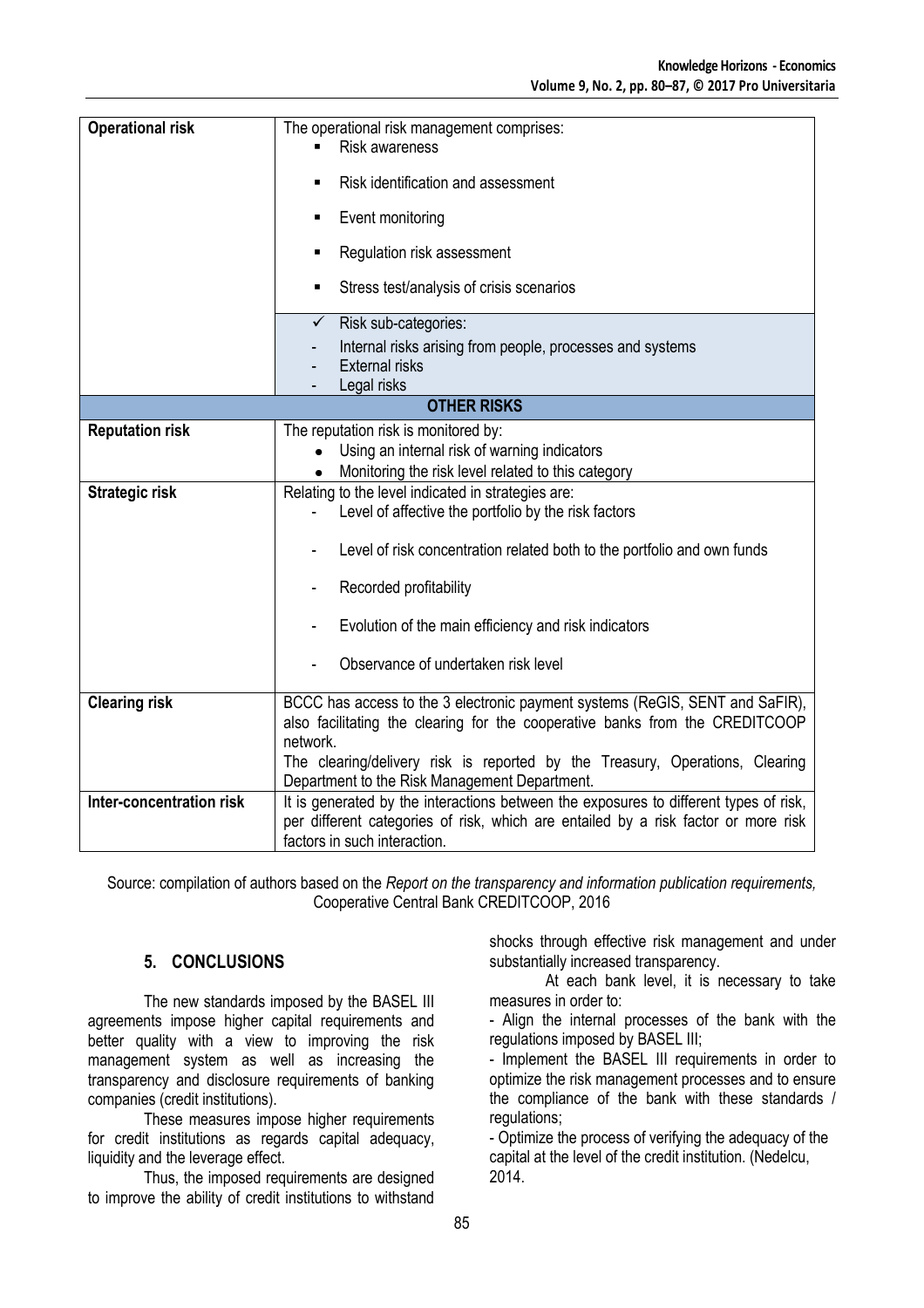# **References**

- Andrei, V. (2017). *Introducere în managementul riscului,* Babeș-Bolyai University of Cluj-Napoca [www.bnr.ro/DocumentInformation.aspx?idDocume](http://www.bnr.ro/DocumentInformation.aspx?idDocument=24713&directLink) [nt=24713&directLink=](http://www.bnr.ro/DocumentInformation.aspx?idDocument=24713&directLink)1
- Bors, I. (2015), *The impact of the foreign capital banks on ensuring financial stability on long term*, The USV Annals of Economics and Public Administration, Volume 15, Issue 1(21), pp.246-253,

[http://www.seap.usv.ro/annals/arhiva/USVAEPA\\_V](http://www.seap.usv.ro/annals/arhiva/USVAEPA_VOL.15,ISSUE_1%2821%29,2015_fulltext.pdf) [OL.15,ISSUE\\_1%2821%29,2015\\_fulltext.pdf](http://www.seap.usv.ro/annals/arhiva/USVAEPA_VOL.15,ISSUE_1%2821%29,2015_fulltext.pdf)

- Brei, M., Gadanecz, B. (2012), *Public recapitalizations and bank risks: evidence from loan spreads and leverage*, BIS Working Papers No 383, Bank for International Settlements;
- Caruana, J. (2012), *Financial and real sector interactions: enter the sovereign ex machina*, BIS Papers No 62, Proceedings of conference "Financial sector regulation for growth, equity and stability", Monetary and Economic Department, Bank for International Settlements;
- Cosma, D. (2014), *Abordarea Acordurilor Basel în contextul bancar actual - rezumatul tezei de doctorat*, Oradea, <http://www.uoradea.ro/display3726>
- Darovannaia, A., Gorobeț, I. (2012). *Acordul Basel III: necesitatea şi carenţele implementării*, Annals of the Academy of Economic Studies of Moldova, 10<sup>th</sup> Edition, pp.187-194, ASEM Publishing, Chișinău <http://www.ase.md/ro/publicatii/analele-asem.html>
- De Bandt, O. and P. Hartmann (2000) *Systemic Risk: A Survey*, ECB Working Paper No. 35, Frankfurt.
- Dedu, V., Nechif, R. (2010). *Gestiunea riscurilor bancare prin prisma acordului Basel II*, Economie teoretică şi aplicată, Volume XVII (2010), No. 2(543), pp. 85-98.

Drăgan, O.R. (2013). *Modalităţi de analiză a*   $\bullet$ *riscurilor bancare – rezumatul tezei de doctorat,* Cluj-Napoca,

[https://econ.ubbcluj.ro/Scoala\\_Doctorala/rezumate](https://econ.ubbcluj.ro/Scoala_Doctorala/rezumate/2012_2013/Oana%20Raluca%20DRAGAN%20(Santamarian).pdf) [/2012\\_2013/Oana%20Raluca%20DRAGAN%20\(S](https://econ.ubbcluj.ro/Scoala_Doctorala/rezumate/2012_2013/Oana%20Raluca%20DRAGAN%20(Santamarian).pdf) [antamarian\).pdf](https://econ.ubbcluj.ro/Scoala_Doctorala/rezumate/2012_2013/Oana%20Raluca%20DRAGAN%20(Santamarian).pdf)

- Flannery, M. (1996), *– Financial Crises, Payment System Problems, and Discount Window Lending*, Journal of Money, Credit and Banking 28(4), 804-824.
- Kaufman G.,(1995) *Bank Failures, Systemic*   $\bullet$ *Risk, and Bank Regulation,* Conference on Public Regulation of Depository Institutions, Koc University, Istanbul, Turkey in November.
- $\bullet$ Nedelcu, M. (2014). *Impactul Basel III în performanța sistemului bancar românesc,*  Managementul Intercultural, Volume XVI, No. 1 (30), 2014, pp.158-163
- Nier, E., Yang, J., Yorulmazer, T, Alentorn, A.  $\bullet$ (2008), *Network models and financial stability*, Working Papers No. 346, Bank of England.
- Ștefan, C. (2013). *Noul cadru de reglementare*   $\bullet$ *a sistemului bancar la nivelul UE*, Colocviul "Spre o nouă arhitectură de supraveghere a piețelor financiare în Uniunea Europeană", 18 July 2013, National Bank of Romania
- \*\*\* Directive 2013/36/EU of the European Parliament and of the Council of 26 June 2013 on the access to the activity of credit institutions and prudential monitoring of credit institutions and investment firms, amending Directive 2002/87/EC and abolishing Directives 2006/48/EC and 2006/49/EC, Official Journal of the European Union, L 176/338, 27.06.2013
- \*\*\* Regulation no. 575/2013 of the European Parliament and of the Council of 26 June 2013 on prudential requirements for credit institutions and investment firms and amending (EU) Regulation no. 648/2012, Official Journal of the European Union L 176/1, 27.06.2013